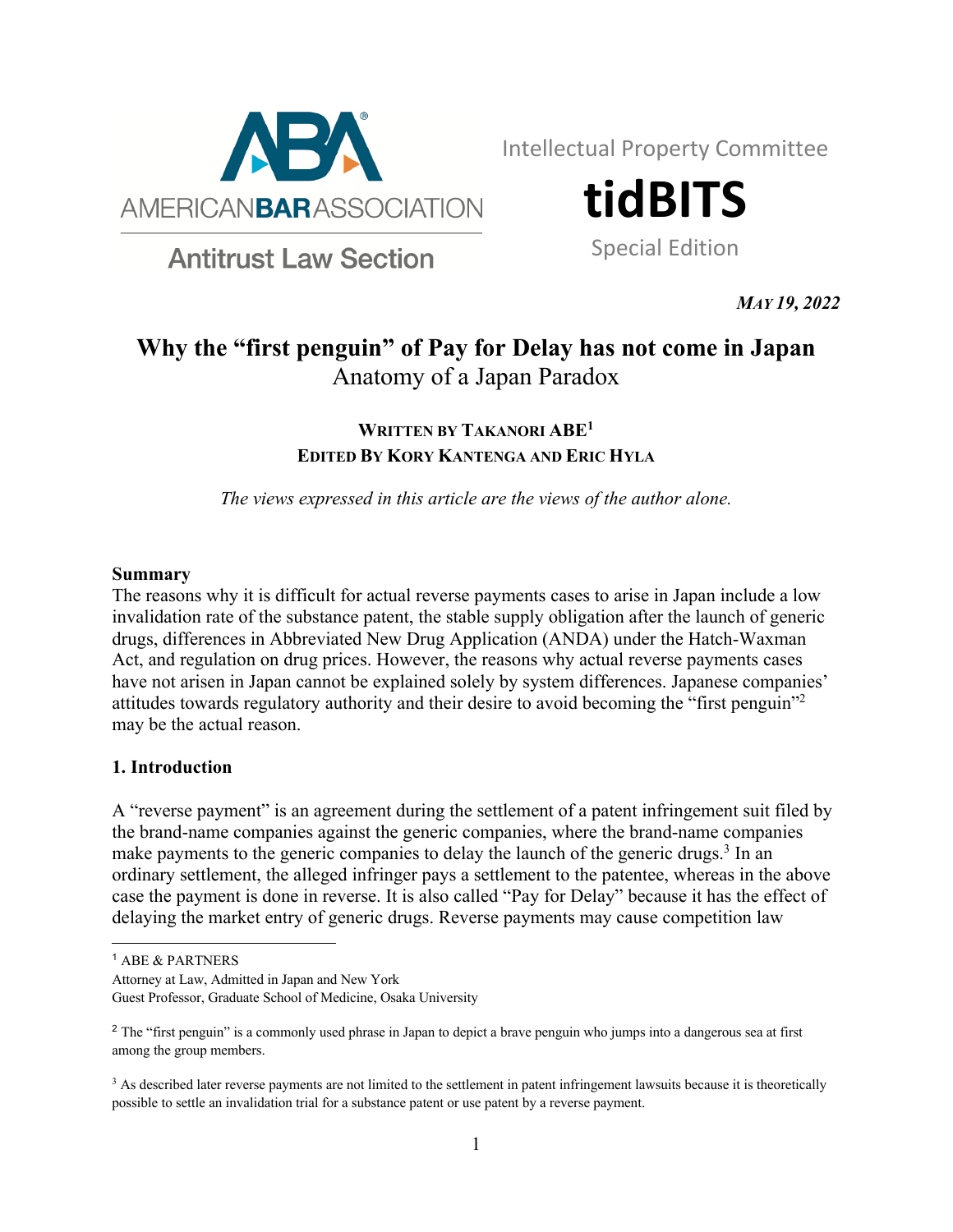concerns when considered to be anticompetitive practices (cartels), done in order to delay the market entry of generic drugs.

In the United States, a number of judicial precedents on reverse payment have been issued,<sup>4</sup> including the Supreme Court decision in *FTC v. Actavis, Inc.*<sup>5</sup> in 2013. In Europe, following the decision of the European Commission and the judgment of the General Court,<sup>6</sup> the European Court of Justice (ECJ), the supreme court in matters of European Union (EU) law, rendered a judgement on January 30, 2020.<sup>7</sup> However, in Japan, no competition law cases have arose where reverse payments became a direct issue.<sup>8</sup> What caused this difference? This article considers why it is difficult for actual reverse payments cases to arise in Japan and the reason actual reverse payments cases have not arisen in Japan so far.<sup>9</sup>

# **2. The Reasons Why It is Difficult for Actual Reverse Payments Cases to Arise in Japan**

# **(1) Former Concept**

The report "Competition and Research and Development Incentives in the Pharmaceutical Market —Through Examinations of the Impact of the Entry of Generic Drugs on the Market" (Report), by Competition Policy Research Center (CPRC), contains interviews concerning the reasons why it is difficult for actual reverse payments cases to arise in Japan: (i) if the substance patent and use patent of brand-name drugs remains valid, approval for the manufacture and sale of generic drugs will not be granted by the patent linkage system in Japan; (ii) due to the drug price system, drug price reduction by a generic's entry is not severe and the share of the brand-

<sup>4</sup> Naoko Mariyama, *Beikoku hantorasutohō ni okeru ribāsupeimento no kisei [Antitrust Law Analysis of Reverse Payment*  Settlements], 68(1) THE DOSHISHA HOGAKU [THE DOSHISHA LAW REVIEW], 361 (2016).

<sup>5</sup> *FTC v. Actavis, Inc.*, 570 U.S. 136 (2013).

<sup>6</sup> Naoko Mariyama, *EU kyōsōhō ni okeru ribāsupeimento no kisei [Pay-for-Delay Settlements in EU Competition Law]*, 71(1) THE DOSHISHA HOGAKU [THE DOSHISHA LAW REVIEW], 491 (2019).

<sup>7</sup> Case C-307/18—*Generics (UK) Ltd. and Others v. Competition and Markets Authority* (Jan. 30, 2020) (summary at 2020 O.J. (C 137) 6), *available at* https://eur-lex.europa.eu/legal-content/EN/TXT/PDF/?uri=CELEX:62018CJ0307&from=EN.

<sup>8</sup> As an example of a Japanese company was involved in reverse payments outside of Japan, Teva, Endo, and Teikoku settled with the State of California in the Pay for Delay lawsuit in July 2019. STATE OF CALIFORNIA DEPARTMENT OF JUSTICE, *Attorney General Becerra Secures Nearly \$70 Million against Several Drug Companies for Delaying Competition and Increasing Drug Prices* (July 29, 2019), *available at* https://oag.ca.gov/news/press-releases/attorney-general-becerra-secures-nearly-70-millionagainst-several-drug.

<sup>9</sup> At the 2019 AIPPI World Congress "Pharma Session 1: Wait! Pay for Delay" held in London on September 16, 2019, I gave a lecture on Pay for Delay and participated in a panel discussion with a U.S. patent attorney, a European Commission officer, and a Belgian competition law attorney (AIPPI CONGRESS NEWS, Sep. 17, 2019). While panelists from the United States and Europe introduced a large number of judicial precedents, I introduced the reasons why it is difficult for actual reverse payment cases to arise and why such cases have not arisen so far in Japan because there are no judicial precedents to be introduced from Japan. The European Commission officer and the Belgian competition law attorney have repeatedly rivaled each other in court during proceedings relating to reverse payments.

It was impressive to see the European Commission officer appealing to the audience with a strong sense of responsibility to think carefully about the huge amount of money given and received in reverse payments.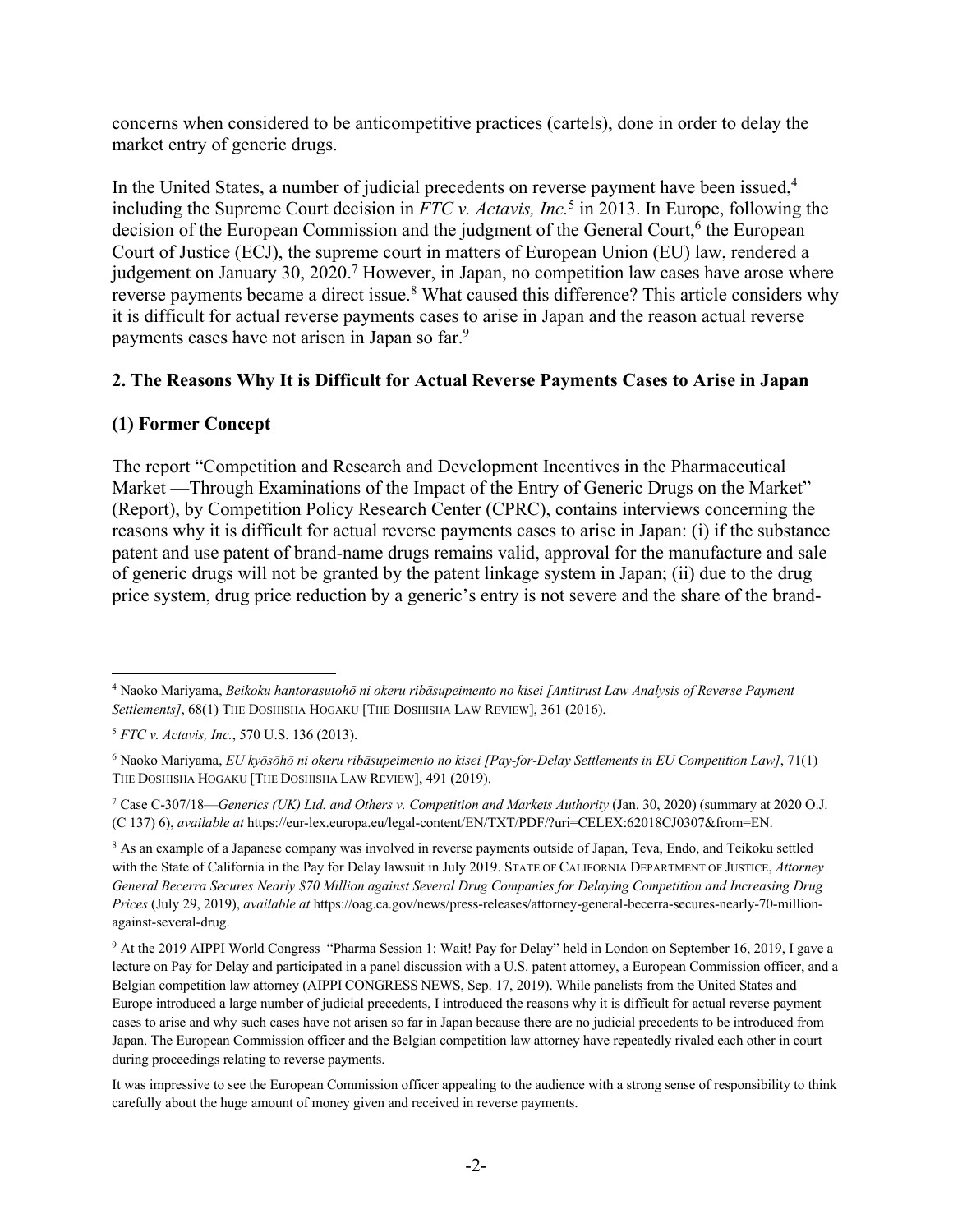name drugs will not be reduced; and (iii) patent infringement lawsuits occur only after the launch of generic drugs. 10

Professor Hiroyuki Odagiri, former Japan Fair Trade Commission (JFTC) Commissioner, gave the following reasons why it is difficult for actual reverse payments cases to arise in Japan: (1) ANDA's<sup>11</sup> 180-day exclusivity for a first filer does not exist; (2) even if a brand-name company is successful in preventing a first filer's entry, it cannot prevent the entry of others; (3) drug price reduction by a generic's entry is not as severe as it is in the United States; and (4) unlike ANDA's paragraph IV filing, patent linkage requires no infringement of the brand-name company's substance patent or use patent.<sup>12</sup>

The differences in ANDA under the Hatch-Waxman Act (Reason (1) and (2) above) and regulation on drug prices (Reason (3) above) could constitute reasons why it is difficult for

<sup>12</sup> HIROYUKI ODAGIRI, INOBĒSHONJIDAI NO KYŌSŌSEISAKU [COMPETITION POLICY IN THE INNOVATION AGE: LAW AND ECONOMICS FOR RESEARCH, PATENTS AND PLATFORM] 78-79 (2016).

Regarding patent linkage in Japan; Katsumi Shinohara, *Nihongata patentorinkējiseido no shomondai(Jō)* [*Problems of Japanese Patent Linkage System (1)*], 80 LAW & TECHNOLOGY 29 (2018). Katsumi Shinohara, *Nihongata patentorinkējiseido no shomondai(Ge)* [*Problems of Japanese Patent Linkage System (2)*], 81 LAW & TECHNOLOGY 9 (2018); Katsumi Shinohara, *Wagakuni no shinposei no shinrihandan ni kansuru jakkan no kōsatsu* [*Some Considerations on the Trial and Judgement of the Inventive Step of Inventions in Japan*], 70(6) CHIZAIKANRI [INTELLECTUAL PROPERTY MANAGEMENT] 743, 752 (2020); Takamasa Ichihashi, *Nihon ni okeru patento*・*ringēji no un'youjitsumu*[*Practical Practice of Patent Linkage in Japan*], 89(8) HŌRITSU JIHŌ 35 (2017); Sachiko Masuda, *Patentorinkēij:Iyakuhin no anteikyōkyū to tokkyoseido ni kansuru ichikōsatu* [*Patent Linkage: A Study of Stable Supply and Patent System of Medicines*], 59(11) A.I.P.P.I. 818, 826 (2014). Masaho Ishino et al., *Nihon no patentorinkēji no un'yōjittai ni tsuite* [*Operational status of Patent Linkage*], 71(10) Patent 54 (2018); Masaho Ishino, *Iyakuhin no kaihatsu insentibu no tanpo to tokkyoseido*・*yakujiseido no arikata* [*Securing Drug Development Incentives and Ideal Patent/Pharmaceutical System*], 72(12) PATENT 163, 170 (2019); INSTITUTE OF INTELLECTUAL PROPERTY, Baioiyakuhin no chitekizaisanseidotō ni kakaru shogaikoku ni okeru jittaichōsa [SURVEY ON ACTUAL STATES IN FOREIGN COUNTRIES RELATED TO INTELLECTUAL PROPERTY SYSTEM OR THE LIKE OVER BIOPHARMACEUTICALS], 2017 Commissioned Project by the Economic Affairs Division, Health Policy Bureau, Ministry of Health, Labour and Welfare (2018) *available at* https://www.mhlw.go.jp/file/06-Seisakujouhou-10800000-Iseikyoku/0000202523.pdf; Yasuko Tanaka, *Beikoku hacchiwakkusumanhō tono hikaku kara mietekuru nihon no patentorinkēji no kadai* [*Patent Linkage Problem in Japan comparing with the US Hatch-Waxman Act*], 48(8) KOKUSAI SHŌJI HŌMU [International Business Law and Practice], 1094

(2020).

<sup>10</sup> COMPETITION POLICY RESEARCH CENTER,JAPAN FAIR TRADE COMMISSION, IYAKUHINSIJŌ NI OKERU KYŌSŌ TO KENKYŪKAIHATSU INSENTIBU:JENERIKKU IYAKUHIN NO SANNYŪ GA SIJŌ NI ATAETA EIKYŌ NO KENSYŌ O TSŪJITE [COMPETITION IN THE PHARMACEUTICAL MARKET AND R & D INCENTIVES: THROUGH VERIFICATION OF THE IMPACT OF THE ENTRY OF GENERIC DRUGS ON THE MARKET], 19 (2015) *available at* https://www.jftc.go.jp/cprc/reports/index\_files/cr-0115.pdf.

<sup>&</sup>lt;sup>11</sup> ANDA is a generic drug application for approval based on the U.S. Hatch-Waxman Act. A manufacturer of generic drugs may file an ANDA application by proving that patent of the manufacturer of brand-name drugs is invalid or that the generic drug does not infringe the patent (Paragraph IV certification). The Hatch-Waxman Act is a bill bearing the names of Senator Orrin G. Hatch and Representative Henry A. Waxman, winning concessions between the brand-name companies and the generic companies. The bill allows the brand-name companies to extend the patent term, and besides the simplification of ANDA, it grants the generic companies 180 days of exclusive right to the company that first sells the generic drug.

JEREMY A. GREEN, "*GENERIC: THE UNBRANDING OF MODERN MEDICINE*" 86 (Illustrated ed. 2014), reveals the inside story of the negotiations in detail: "[T]he GPIA executive director, William Haddad, received a summons to visit the office of Rep. Waxman. The PMA, Waxman indicated, was interested in making a deal: if the generic industry *supported* patent extension for brand-name firms, the brand-name firms would support the extension of the ANDA approval pathway for all drugs."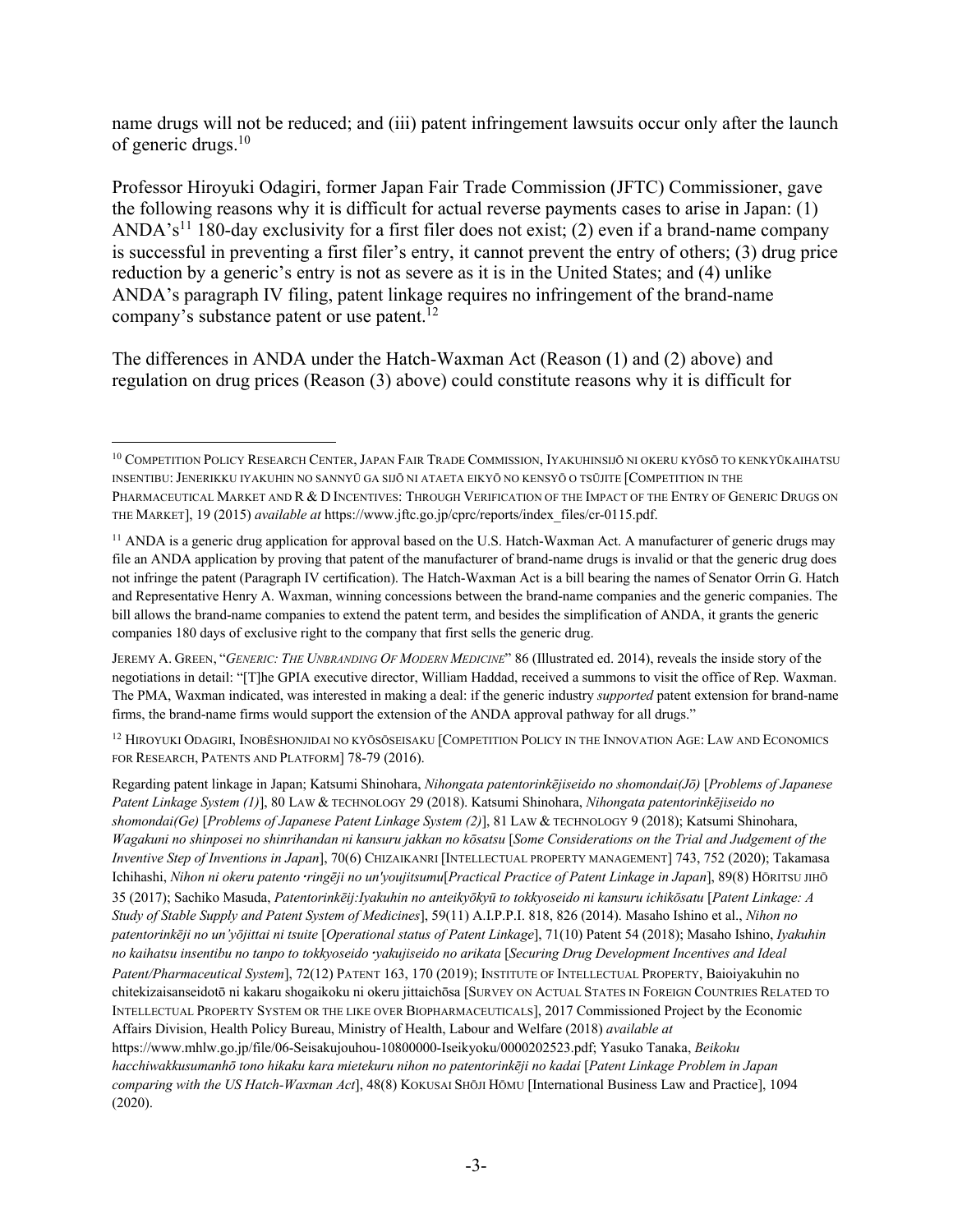actual reverse payments cases to arise in Japan. What about the lack of an infringement requirement of the substance patent or use patent for patent linkage (Reason (4) above)?

#### **(2) Substance Patent and Use Patent**

For the substance patent and use patent, approval by the Ministry of Health, Labour and Welfare (MHLW) will not be granted unless the Japan Patent Office (JPO) issues an invalidation decision,<sup>13</sup> however it is possible to settle by reverse payments during an invalidation trial.<sup>14</sup> The generic companies undertake a stable supply obligation<sup>15</sup> after the launch of generic drugs. As

With the expiration of the term of the substance patent, applications for manufacturing and marketing approval of the generic company are permitted for the part excluding the indications subject to the remaining use patents (basic indication application, or skinny labelling). Kōhatsuiyakuhin ni okeru kōnōkōkatō no zesei ni tsuite [Correction of generic drug indications], Director of Economic Affairs Division, Health Policy Bureau, MHLW Notification No. 0622001; Director of Evaluation and Licensing Division, Pharmaceutical and Food Safety Bureau, MHLW Notification No. 0622001 of 2006; Kōhatsuiyakuhin ni okeru kōnōkōkatō ni kansuru toriatsukai ni tsuite [Handling of generic drug indications], Director of Economic Affairs Division, Health Policy Bureau, MHLW Notification No. 0329-1; Director of Evaluation and Licensing Division, Pharmaceutical and Food Safety Bureau, MHLW Notification No. 0329-4 of 2012.

<sup>14</sup> Therefore, the fact that "patent infringement lawsuits occur only after the launch of generic drugs," COMPETITION POLICY RESEARCH CENTER,JFTC, *IYAKUHINSIJŌ NIOKERU KYŌSŌ TO KENKYŪKAIHATSU INSENTIBU: JENERIKKU IYAKUHIN NO SANNYŪ GA SIJŌ NI ATAETA EIKYŌ NO KENSYŌ O TSŪJITE* [*COMPETITION IN THE PHARMACEUTICAL MARKET AND R & D INCENTIVES: THROUGH VERIFICATION OF THE IMPACT OF THE ENTRY OF GENERIC DRUGS ON THE MARKET*], 19 (2015) *available at*  https://www.jftc.go.jp/cprc/reports/index\_files/cr-0115.pdf, cannot be a reason why it is difficult for actual reverse payment cases to arise in Japan.

<sup>15</sup> Kōhatsuiyakuhin no anteikyōkyū ni tsuite [Stable supply of generic drug], Director of Economic Affairs Division, Health Policy Bureau, MHLW Notification No. 0310003 of 2006. Generic companies have to continuously manufacture and sell generic drugs for at least five years in principal, securing the necessary inventory at all times. Once it accepts a complaint regarding stable supply, the MHLW provides necessary investigations and improvement guidance to generic companies. When improvement guidance is given in writing, the company's name and the content of the improvement guidance will be made

<sup>13</sup> Iryōyōkōhatsuiyakuhin no yakujihōjō no shōninshinsa oyobi yakkashūsai nikakaru iyakuhintokkyo no atsukai ni tsuite [Approval examination of generic drug for medical treatment under the Pharmaceutical Affairs Law and handling of drug patents related to NHI price listing], Director of Economic Affairs Division, Health Policy Bureau, MHLW Notification No. 0605001; Director of Evaluation and Licensing Division, Pharmaceutical and Food Safety Bureau, MHLW Notification No. 0605014 of 2009; Shōninshinsa ni kakaru iyakuhintokkyojōhō no toriatsukai ni tsuite [Handling of drug patent information for approval examination], Pharmaceutical Affairs Bureau, MHW Notification No. 762 of 1994. There were cases in which generic drugs were not approved while decisions confirming invalidity of the patent exist, but there also were cases in which generic drugs were approved while decisions confirming the validity of the patent were made, no decision confirming invalidity of the patent existed, and the patent rights were still in effect. Therefore, the extension of the patent linkage in use patents is said to be unclear. Katsumi Shinohara, *Nihongata patentorinkējiseido no shomondai(Jō)* [*Problems of Japanese Patent Linkage System (1)*], 80 LAW & TECHNOLOGY 29, 33, 35 (2018); Katsumi Shinohara, *Wagakuni no shinposei no shinrihandan ni kansuru jakkan no kōsatsu* [*Some Considerations on the Trial and Judgement of the Inventive Step of Inventions in Japan*], 70(6) CHIZAIKANRI [INTELLECTUAL PROPERTY MANAGEMENT] 743, 753 (2020). The lack of clarity increases when the patent term is extended. In its judgement of Jan. 20, 2017 on the formulation patent of ELPLAT (oxaliplatin), the Intellectual Prop. High Ct judges described the scope of extended patent right as follows: The extended patent right covers not only the product (medicinal product) identified by "ingredient, quantity, dosage, administration, effectiveness, and efficacy" designated by the Cabinet Order Disposition, but also a product substantially identical to it as a medicinal product. The judgement also gives examples of where the "substantially identical" is found regarding the scope of extended patent right for substance patent, that is, the opponent's product is adding or converting a different ingredient other than the active ingredient based on the well-known art and conventionally used means at the time of applying for the Cabinet Order Disposition. Chiteki Zaisan Kōtō Saibansho [Intellectual Prop. High Ct.] Jan. 20, 2017, Hei 28 (ne) no.10046, 2361 HANREI JIHŌ [HANJI] 73. However, the scope of "substantially identical" is unclear. Whether the above case covers use patent is not exactly clear.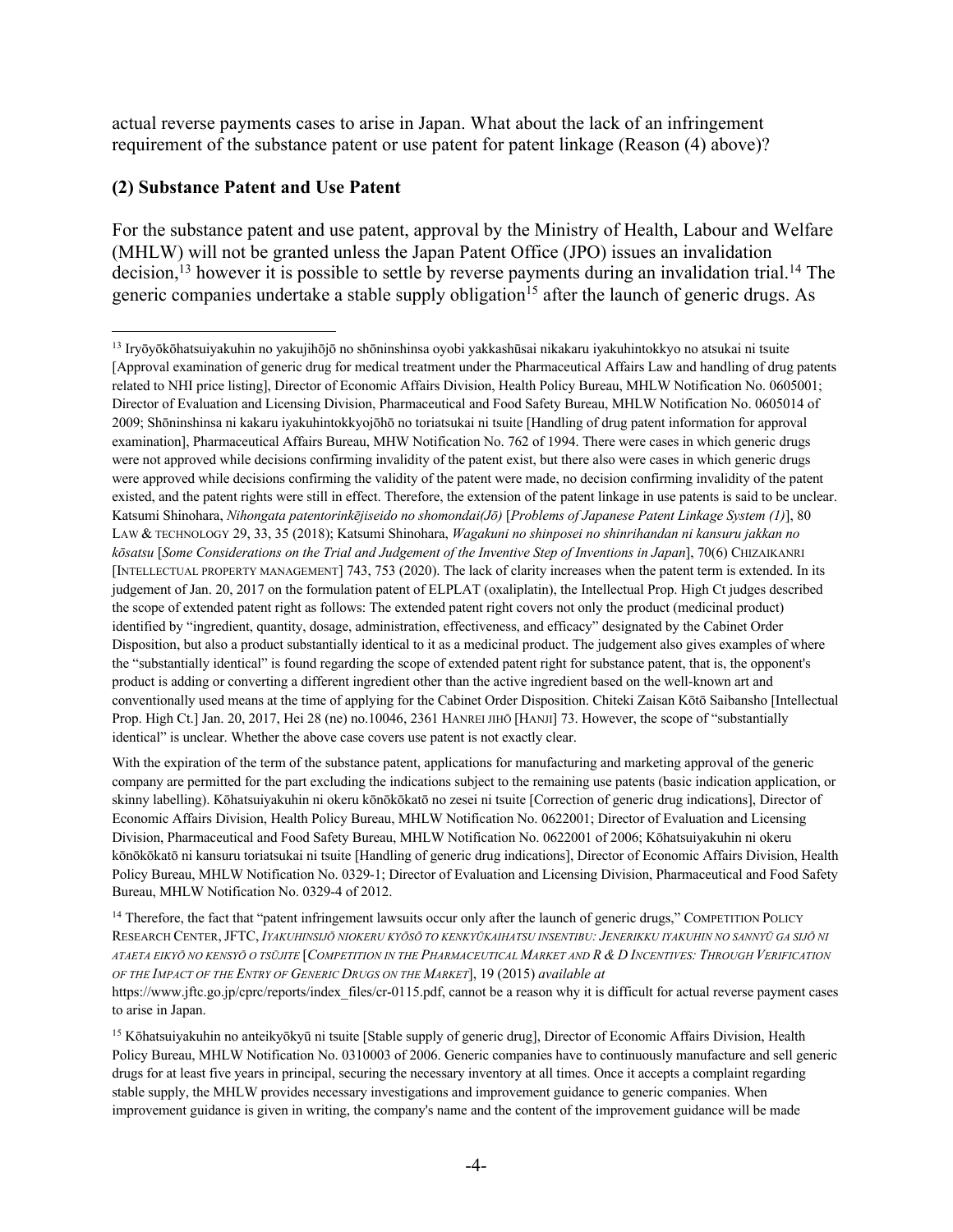the product is not yet launched and thus the stable supply obligation does not exist during an invalidation trial, a stable supply obligation will not be an obstacle to accept a brand-name company's reverse payments settlement offer for generic companies. Therefore, irrespective of the lack of an infringement requirement of the substance patent or use patent for patent linkage (Reason (4) above), reverse payments cases could arise theoretically.

However, as no substance patents have been invalidated so far, <sup>16</sup> in reality, the incentive for the generic companies to file for an invalidation trial and the incentive for the brand-name company to settle by reverse payments is not high. Therefore, for the substance patent, a low invalidation rate may be the reason why it is difficult for actual reverse payments cases to arise in Japan, not the lack of an infringement requirement of the substance patent for patent linkage (Reason (4) above).

For the use patent, the invalidation rate may not be a reason, because there are many cases in which use patents have been invalided.<sup>17</sup> Therefore, it is difficult to attribute the reason of why it is difficult for actual reverse payment cases to arise in Japan to the lack of an infringement requirement of the use patent for patent linkage (Reason (4) above) or the actual situation of invalidation trials.

<sup>16</sup> We have represented in the invalidation trials for the substance patent, Tokkyochō [JPO] June 19, 2015, Mukou 2014-800022, SHINKETSU KENSAKU [SHINKETSU KENSAKU]1, https://www.j-platpat.inpit.go.jp/a0100, concerning substance patent of Rosuvastatin, and Tokkyochō [JPO] June 30, 2015, Mukou 2014-800145, SHINKETSU KENSAKU [SHINKETSU KENSAKU]1, https://www.j-platpat.inpit.go.jp/a0100, concerning substance patent of Olanzapine, both of which were dismissed. Regarding the substance patent of Rosuvastatin, there is another case, Chiteki Zaisan Kōtō Saibansho Daigōgi [the Grand Panel of Intellectual Prop. High Ct.], Apr. 13, 2018, Hei 28 (gyō ke) no.10182 and Hei 28 (gyō ke) 10184, 2427 HANREI JIHŌ [HANJI] 91, where the trial decision confirming the validity of the patent is affirmed.

<sup>17</sup> Chiteki Zaisan Kōtō Saibansho [Intellectual Prop. High Ct.] Dec. 25, 2019, Hei  $31$ (gyō ke) no. 10006 and Hei  $31$  (gyō ke) no. 10058, SAIBANSHO SAIBANREI JŌHŌ [SAIBANSHOWEB]1, http://www.courts.go.jp, Chiteki Zaisan Kōtō Saibansho [Intellectual Prop. High Ct.] Oct. 22, 2018, Hei 29 (gyō ke) no. 10106, SAIBANSHO SAIBANREI JŌHŌ [SAIBANSHOWEB]1, http://www.courts.go.jp, Chiteki Zaisan Kōtō Saibansho [Intellectual Prop. High Ct.] Oct. 11, 2018, Hei 29 (gyō ke) no. 10165 and Hei 29 (gyō ke) no. 10192, SAIBANSHO SAIBANREI JŌHŌ [SAIBANSHOWEB]1, http://www.courts.go.jp, Chiteki Zaisan Kōtō Saibansho [Intellectual Prop. High Ct.] Nov. 16, 2016, Hei 27 (gyō ke) no. 10166, SAIBANSHO SAIBANREI JŌHŌ [SAIBANSHOWEB]1, http://www.courts.go.jp, Chiteki Zaisan Kōtō Saibansho [Intellectual Prop. High Ct.] Oct. 16, 2013, Hei 24 (gyō ke) no. 10419, SAIBANSHO SAIBANREI JŌHŌ [SAIBANSHOWEB]1, http://www.courts.go.jp, Chiteki Zaisan Kōtō Saibansho [Intellectual Prop. High Ct.] Apr. 11, 2012, Hei 23 (gyō ke) no. 10148, SAIBANSHO SAIBANREI JŌHŌ [SAIBANSHOWEB]1, http://www.courts.go.jp, Chiteki Zaisan Kōtō Saibansho [Intellectual Prop. High Ct.] Mar. 23, 2011, Hei 22 (gyō ke) no. 10256, 2111 HANREI JIHŌ [HANJI] 100, Chiteki Zaisan Kōtō Saibansho [Intellectual Prop. High Ct.] Sep. 30, 2009, Hei 20 (gyō ke) no. 10366, SAIBANSHO SAIBANREI JŌHŌ [SAIBANSHOWEB]1, http://www.courts.go.jp, Chiteki Zaisan Kōtō Saibansho [Intellectual Prop. High Ct.] Mar. 1, 2007, Hei 17 (gyō ke) no. 10818, SAIBANSHO SAIBANREI JŌHŌ [SAIBANSHOWEB]1, http://www.courts.go.jp, etc.

public, and if improvement cannot be achieved, NHI price listing applications from that company may not be accepted. The MHLW recently announced a policy to introduce a framework to carefully check the stable supply system at the time of supplementary listing for generic companies that repeat problems such as delays or shortages in supply. *GE syūsaiji no anteikyōkyūkakunin o kyōka e 12gatsu tuiho kara, kyōkyūchien*・*keppin kurikaesu kigyōnado taishō* [*Strengthen Checking the Stable Supply for Generic drugs Listings. From December Supplementary Listing, for Manufacturers of Generic with Repeated Delays or Shortages in Supply*], NIKKAN YAKUGYO, June 17, 2020, 04:30AM, https://nk.jiho.jp/article/152462. In addition, the MHLW started an additional framework to have companies, who caused delays or shortages in supply with the items in the latest two lists, i.e. in the last December and in this June, submit a memorandum when listing new items this December promising they will voluntarily postpone the supplementary listing in next June if supplying problem with newly listed items occurs.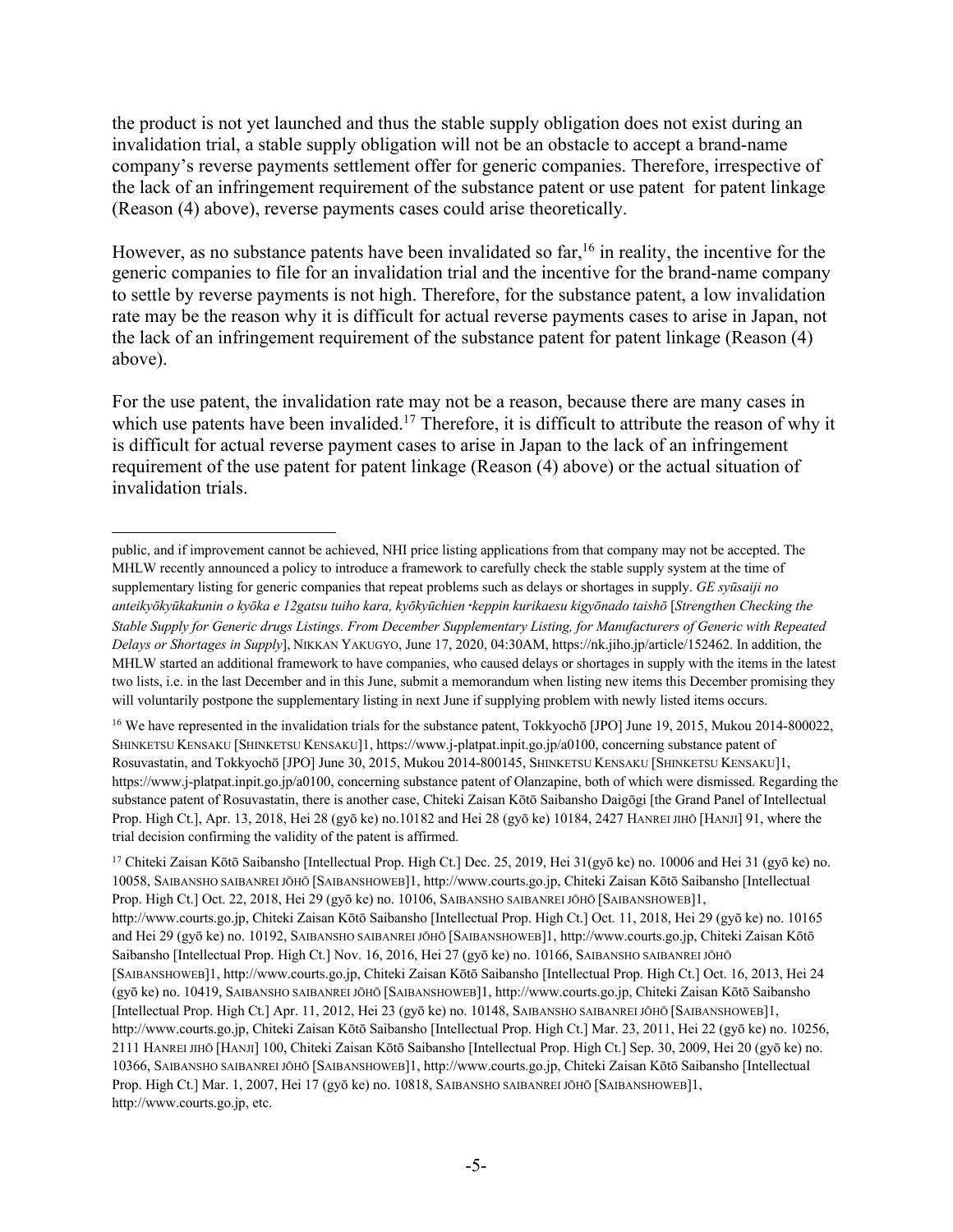# **(3) Formulation Patent and Method Patent**

How about formulation and method patents which are not listed in Reason (4) above?

#### **(a) Advance Adjustment**

For formulation patents and method patents, the Japanese patent linkage system requires an advance adjustment between the brand-name company and the generic company before a National Health Insurance (NHI) price listing.<sup>18</sup> At this advance adjustment stage, a generic company can withdraw its NHI price listing<sup>19</sup> and delay the launch of generic drugs by "adjustment." Thus, irrespective of the patent linkage system, reverse payments cases could arise theoretically.

However, because of the lack of exclusivity and difficulty precluding entry for multiple generic competitors (Reasons (1) and (2) above), multiple generic companies can enter the market simultaneously and a brand-name company usually does an advance adjustment with multiple generic companies. Unless a brand-name company adjusts with all these generic companies, a generic drug's entry will not be enjoined. Thus, a brand-name company would need to pay multiple generic companies to delay the launch. If this expense does not match the profit of enjoining the generic drugs' entry, the brand-name company will lose any incentive to make such a payment. If at least one generic company does not accept settlement, this generic company will acquire market share in advance. Thus, a generic company's incentive to accept reverse payments will not be high unless all the generic companies accept such an offer. Therefore, at the advance adjustment stage, the lack of exclusivity and difficulty precluding entry for multiple generic competitors (Reasons (1) and (2) above), may be the reasons why it is difficult for actual reverse payments cases to arise in Japan.<sup>20</sup>

<sup>18</sup> Iryōyōkōhatsuiyakuhin no yakujihōjō no shōninshinsa oyobi yakkashūsai nikakaru iyakuhintokkyo no atsukai ni tsuite [Approval examination of generic drug for medical treatment under the Pharmaceutical Affairs Law and handling of drug patents related to NHI price listing] Director of Economic Affairs Division, Health Policy Bureau, MHLW Notification No. 0605001, and Director of Evaluation and Licensing Division, Pharmaceutical and Food Safety Bureau, MHLW Notification No. 0605014 of 2009, and accordingly partially revised Shōninshinsa ni kakaru iyakuhintokkyojōhō no toriatsukai ni tsuite [Handling of drug patent information for approval examination] Pharmaceutical Affairs Bureau, Ministry of Health and Welfare Notification No. 762 of 1994, Kōhatsuiyakuhin no yakkakijun eno shūsaitō ni tsuite [NHI price listing of generic drug] Notification No. 0722-1 Director of Economic Affairs Division, Health Policy Bureau, MHLW of 2020 and Senpatsuhinkigyō to Kōhatsuhinkigyō no tōjishadōsi niyoru jizenchōsei ni tsuite [Advanced adjustment between brand-name and generic companies] Federation of Pharmaceutical Manufacturers' Associations of JAPAN Notification No. 507 of 2020.

<sup>&</sup>lt;sup>19</sup> The procedure for NHI price listing of a generic drug is to submit NHI price listing application by the manufacturer or the distributor who wishes to list the generic drug. The price list application for the generic drugs approved under the Act on Securing Quality, Efficacy and Safety of Products Including Pharmaceuticals and Medical Devices by February 15 and August 15 (if the day falls on Saturday or Sunday, it shall be the weekday closest to that day) should be submitted by March 10 and September 10 respectively of the year. NHI price listings are issued normally in June and December. Iryōyōkōhatsuiyakuhin no yakkakijunshūsaitō ni kakaru toriatsukai ni tsuite [Handling of prescription drugs regarding the NHI price listing etc.] Health Policy Publication No. 0207-2 and Health Insurance Bureau Notification No. 0207-2 of 2020.

<sup>&</sup>lt;sup>20</sup> Therefore, if a system to secure first-filer advantage is established in order for the generic company that precedes to file a request for a trial for invalidation not to suffer from free riding by other generic companies that do not file requests for trials for invalidation, a side effect to increase incentive for reverse payment will occur.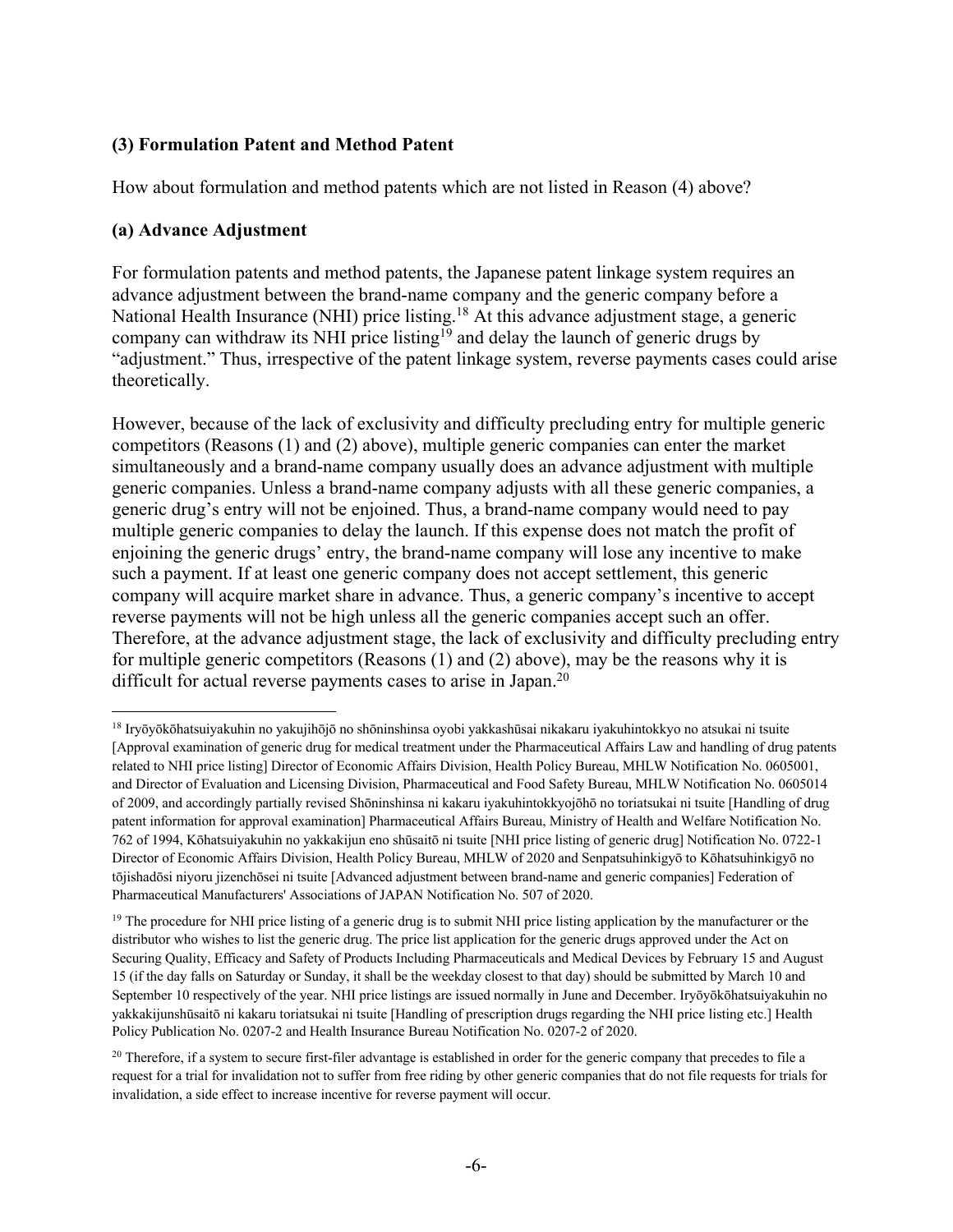#### **(b) After the Launch**

Under the patent linkage system for substance and use patents, approval will not be granted if the substance and use patents  $exist$ <sup>21</sup>, whereas under the advance adjustment system for formulation patents and method patents, even if a brand-name company and generic companies cannot adjust, generic companies can apply for NHI price listing at their own legal risk.<sup>22</sup> Thus, advance adjustment system for formulation patents and method patents is not as strong as patent linkage system for substance patents and use patents (Reason (4) above). Therefore, in many cases no adjustment is made,<sup>23</sup> the generic drugs are launched,<sup>24</sup> and the brand-name company files a patent infringement lawsuit.<sup>25</sup> During this infringement lawsuit, reverse payment cases could arise theoretically.

However, in reality, as the generic company launches at their own legal risk, they will try to comply with the stable supply obligation after the generic drug launch, decreasing any incentives

<sup>24</sup> Shinohara points out in his *Wagakuni no shinposei no shinrihandan ni kansuru jakkan no k*ō*satsu* [*Some Considerations on the Trial and Judgement of the Inventive Step of Inventions in Japan*], 70(6) CHIZAIKANRI [INTELLECTUAL PROPERTY MANAGEMENT] 743, 753 (2020) that there are various problems with the patent linkage system in Japan itself. Before the expiration of the term of patent rights (including extended patent rights), generic companies seem to be cautious to apply NHI price listing and sell generic drugs, supposedly due to fear of patent infringement suits. He presumes the background is that the companies are concerning whether the non-infringement decision of the regulatory authority without involvement of patent experts will be maintained in the judicial review.

<sup>25</sup> Tōkyō Chihō Saibansho [Tokyo Dist. Ct.] June 12, 2019, Hei 30 (wa) no. 28391, SAIBANSHO SAIBANREI JŌHŌ [SAIBANSHOWEB]1, http://www.courts.go.jp, concerning formulation patent of Fosrenol (Lanthanum carbonate hydrate), Chiteki Zaisan Kōtō Saibansho [Intellectual Prop. High Ct.] Apr. 4, 2018, Hei 29 (ne) no. 10090, SAIBANSHO SAIBANREI JŌHŌ [SAIBANSHOWEB]1, http://www.courts.go.jp, concerning formulation patent of Livalo (Pitavastatin calcium hydrate), SaikōSaibansho [Sup.Ct.] Mar. 24, 2017, Hei 28 (ju) no. 1242, 1672 SAIBANSHO JIHŌ [SAIJI] 3, concerning method patent of Oxarol (Maxacalcitol), Chiteki Zaisan Kōtō Saibansho [Intellectual Prop. High Ct.] Jan. 20, 2017, Hei 28 (ne) no. 10046, 2361 HANREI JIHŌ [HANJI] 73, concerning formulation patent of Elplat (Oxaliplatin), Chiteki Zaisan Koto Saibansho [Intellectual Prop. High Ct.] Dec. 8, 2016, Hei 28 (ne) no. 10031, SAIBANSHO SAIBANREI JŌHŌ [SAIBANSHOWEB]1, http://www.courts.go.jp, concerning formulation patent of Elplat (Oxaliplatin), Ōsaka Chihō Saibansho [Osaka Dist. Ct.] Dec. 22, 2011, Hei 22 (wa) no. 12227, SAIBANSHO SAIBANREI JŌHŌ [SAIBANSHOWEB]1, http://www.courts.go.jp , concerning formulation patent of Ebastel (Ebastine), Tōkyō Chihō Saibansho [Tokyo Dist. Ct.] Nov. 26, 2008, Hei 19 (wa) no. 26761, 2036 HANREI JIHŌ [HANJI] 125, concerning formulation patent of Glucobay (Acarbose), Tōkyō Chihō Saibansho [Tokyo Dist. Ct.] Jan. 28, 1999, Hei 8 (wa) no. 14833 and Hei 8 (wa) no. 14828, 1664 HANREI JIHŌ [HANJI] 109, and Ōsaka Chihō Saibansho [Osaka Dist. Ct.] Sep. 17, 1998, Hei 8 (wa) no. 8927, 1664 HANREI JIHŌ [HANJI] 122, concerning formulation patent of Voltaren (Diclofenac sodium), etc.

<sup>21</sup> *See* Director of Economic Affairs Division, Health Policy Bureau, MHLW, and Director of Evaluation and Licensing Division, Pharmaceutical and Food Safety Bureau, MHLW, *supra* note 12; Pharmaceutical Affairs Bureau, Ministry of Health and Welfare, *supra* note 12.

<sup>22</sup> *See* Director of Economic Affairs Division, Health Policy Bureau, MHLW, and Director of Evaluation and Licensing Division, Pharmaceutical and Food Safety Bureau, MHLW, *supra* note 18; Pharmaceutical Affairs Bureau, Ministry of Health and Welfare, *supra* note 18; Director of Economic Affairs Division, Health Policy Bureau, MHLW, *supra* note 18; Federation of Pharmaceutical Manufacturers' Associations of JAPAN, *supra* note 18.

<sup>23</sup> Shinohara says in his *Nihongata patentorinkējiseido no shomondai(Ge)* [*Problems of Japanese Patent Linkage System (2)*], 81 LAW & TECHNOLOGY 9, 12 (2018) that there are few cases in which a patent dispute is finally settled through a settlement agreement, etc. due to advance adjustments between the parties concerned. From my experiences, it is difficult to find an agreement by advance adjustments in cases of severe conflict of view between the parties, and in that sense, advance adjustments appear to be nothing more than a ceremony performed before launch.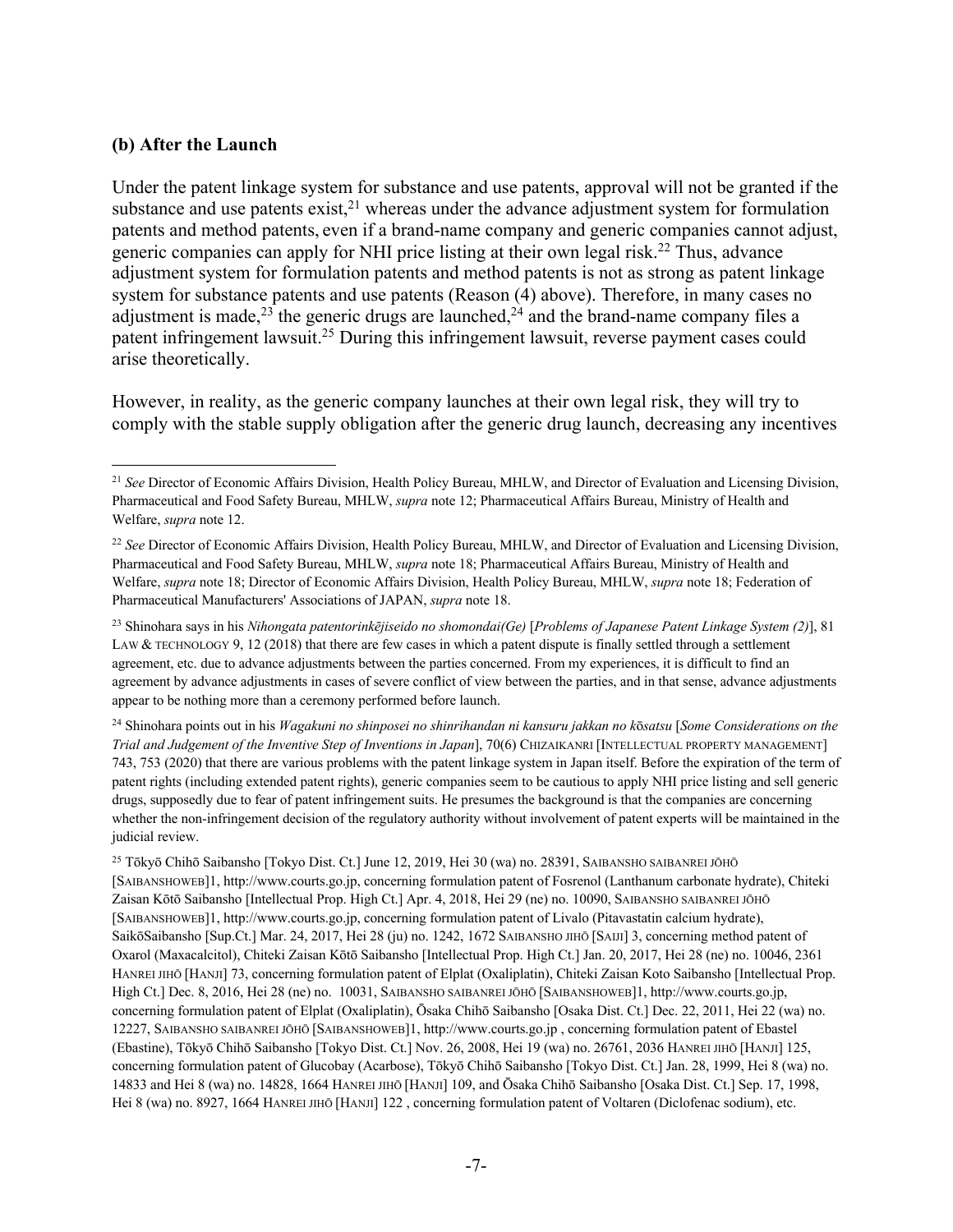to accept reverse payments from the brand-name company. Therefore, after launch, the stable supply obligation may be the reason why it is difficult for actual reverse payments cases to arise in Japan.

# **3. The Reasons Actual Reverse Payments Cases have not Arisen in Japan So Far**

What is the reason actual reverse payments cases have not arisen in Japan so far? Europe shares the same system as Japan in that no ANDA exists and regulation on drug prices does exist, however actual reverse payments cases have arisen in Europe.<sup>26</sup> Thus, differences in the system alone cannot fully explain the reason actual reverse payments cases have not arisen in Japan.

In my view, Japanese companies' attitude towards regulatory authority may be the actual reason. Japanese companies have a mentality of fearing offending MHLW by not complying with a stable supply agreement and wish to avoid being a "first penguin" while the JFTC is monitoring.<sup>27</sup>

# **4. Conclusion**

The JFTC has a strong interest in reverse payments<sup>28</sup> and is planning actively to apply the Antimonopoly Act.<sup>29</sup> Indeed, the JFTC unofficially interviewed several pharmaceutical companies regarding reverse payments. Around six years have passed since the CPRC report was issued and the government's goal of generic manufacturers achieving an 80% share of the market

https://www.jftc.go.jp/houdou/pressrelease/h27/oct/151007\_files/151007gaiyou.pdf.

<sup>26</sup> *See* Mariyama, *supra* note 4, at 491 and note 5.

<sup>&</sup>lt;sup>27</sup> It is presumed that the same applies to foreign-affiliated companies that have Japanese subsidiary, i.e., Japanese subsidiary's intention that they do not want to offend regulatory authority are given priority over the foreign headquarters' intention.

<sup>28</sup> However, there is no mention of reverse payment in KAZUYUKI SUGIMOTO, *DEJITARUJIDAI NO KYŌSŌSEISAKU* [*COMPETITION POLICY IN THE DIGITAL AGE*] (2019), Kazuyuki Sugimoto, Chairman of the JFTC, Reiwa 2-nen Nentō shokan [2020 New Year Message] (Jan. 2020), *available at* http://www.jftc.go.jp/houdou/kouenkai/nentouh2020.html,and Kyodai IT no hankyōsōkōi "gensei ni taisyo", Furuya kōtoriiinchō [*Furuya announces JFTC deal strictly with IT giants' anticompetitive practices*] NIKKEI, (Sept. 17, 2020), *available at* https://www.nikkei.com/article/DGXMZO63979360X10C20A9EE8000/.

<sup>29</sup> COMPETITION POLICY RESEARCH CENTER, JFTC, IYAKUHINSIJŌ NI OKERU KYŌSŌ TO KENKYŪKAIHATSU INSENTIBU:JENERIKKU IYAKUHIN NO SANNYŪ GA SIJŌ NI ATAETA EIKYŌ NO KENSHŌ O TSŪJITE [Competition in the Pharmaceutical Market and R & D Incentives: Through Verification of the Impact of the Entry of Generic Drugs on the Market], 108 (2015) *available at* https://www.jftc.go.jp/cprc/reports/index\_files/cr-0115.pdf, and COMPETITION POLICY RESEARCH CENTER, JFTC, IYAKUHINSIJŌ NIOKERU KYŌSŌ TO KENKYŪKAIHATSU INSENTIBU:JENERIKKU IYAKUHIN NO SANNYŪ GA SIJŌ NI ATAETA EIKYŌ NO KENSHŌ O TSŪJITE (GAIYŌ) [Competition in the Pharmaceutical Market and R & D Incentives: Through Verification of the Impact of the Entry of Generic Drugs on the Market (Summary)], 3 (Oct. 7, 2015) *available at*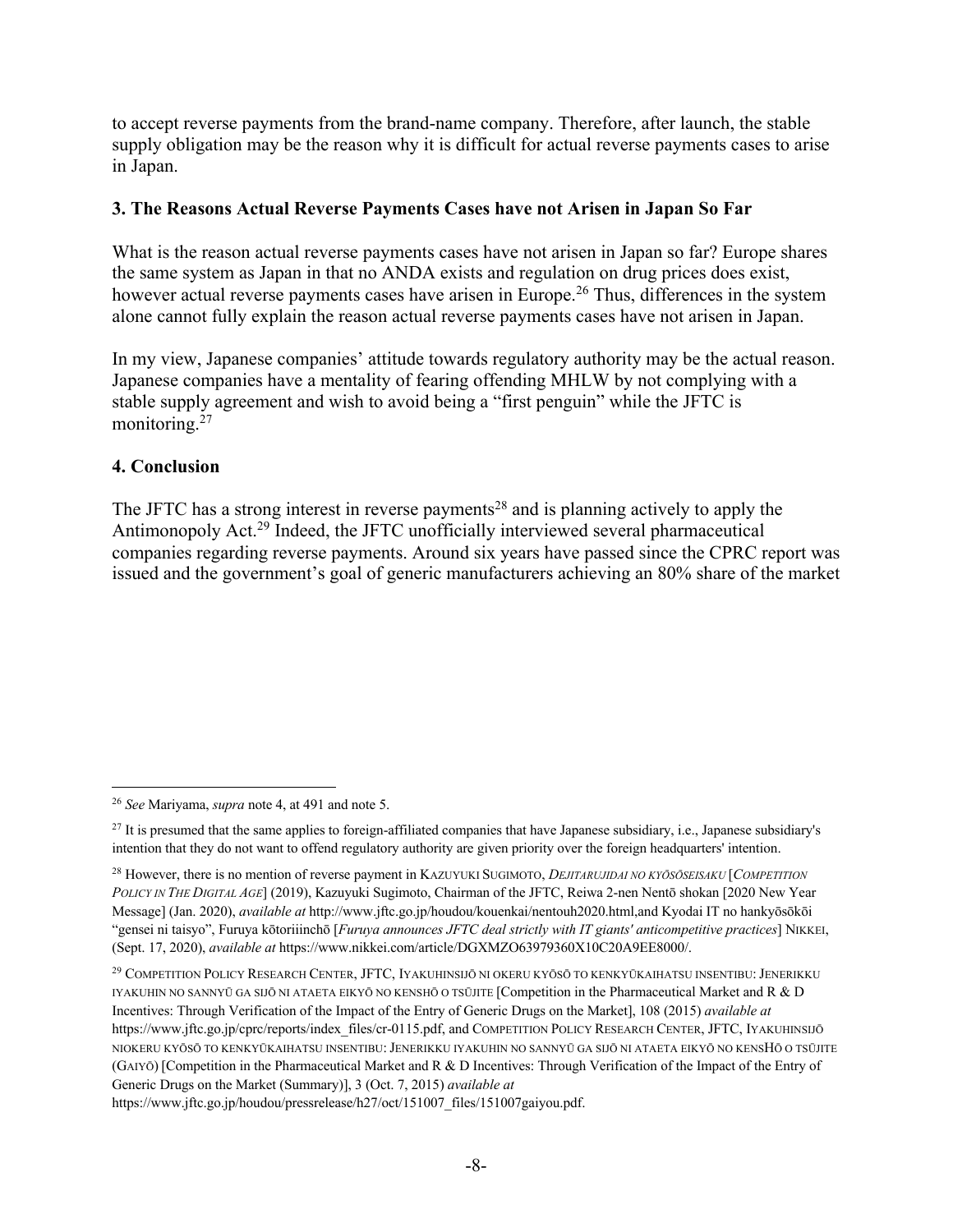by September 2020 was accomplished.<sup>30</sup> As this report points out,<sup>31</sup> incentives for engaging in reverse payments may increase and an actual case may arise.<sup>32</sup>

Since the low invalidation rate of the substance patent and the stable supply obligation after the launch of generic drugs will not change in the future, reverse payments cases will not arise in the future during an invalidation trial about a substance patent after the launch of generic drugs. Thus, should reverse payments cases arise at all, they are expected to arise during an invalidation trial and subsequent litigation rescinding the trial decision on a use patent in the advance adjustment stage for formulation and method patents before the launch of generic drugs.<sup>33</sup> It is desirable to clarify any future reverse payments in Japan by judicial judgment, as in the United States and Europe. How Japan-specific factors, in comparison with the United States and Europe, influence the decision is worthy of attention.

https://www.mhlw.go.jp/stf/seisakunitsuite/bunya/kenkou\_iryou/iryou/kouhatu-iyaku/index.html.

https://nk.jiho.jp/article/152597. However, as of March 2020, it was found that the share of generic drugs exceeded 80% on a quantity basis (new index). MHLW, Reiwagannendo chōzaiiryōhi (densanshoribun) no dōkō [Expenses for prescription medicines in 2019 (Computerized data)], 4 (Aug. 28, 2020) *available at* https://www.mhlw.go.jp/topics/medias/year/19/dl/gaiyo\_data.pdf.

<sup>30</sup> Cabinet Decision, Keizaizaiseiun'ei to kaikaku no kihonhōshin 2017 ni tsuite [Basic Policy on Economic and Fiscal Management and Reform], 36 (June 9, 2017) *available at* https://www5.cao.go.jp/keizai-

shimon/kaigi/cabinet/2017/2017\_basicpolicies\_ja.pdf, and MHLW, Kōhatsuiyakuhin (jenerikkuiyakuhin) no shiyōsokushin ni tsuite [Promotion of the use of generic drugs], *available at*

As of June 22, 2020, due to impact of the COVID-19, etc., the government prospect of holding an 80% share (quantity basis) of generic drugs by September 2020 was becoming uncertain. *See Kōhatsuhin mokuhyō "80%", 9-gatsu tassei wa futōmei ni korona*・*jishukaishū*・*ōgatahin tsuiho de* [*Holding an 80% of Generic Drugs by September Become Uncertain by COVID-19, Voluntary Recall and Large Supplementary Listing*] NIKKAN YAKUGYO (June 22, 2020, 00:30AM),

<sup>31</sup> *See* COMPETITION POLICY RESEARCH CENTER, JFTC *supra* note 30.

<sup>&</sup>lt;sup>32</sup> The following is not a reverse payment case, but a normal price cartel case. On June 4, 2019, the JFTC issued a cease-anddesist order and surcharge payment order to KOA ISEI Co., Ltd. under the provisions of the Antimonopoly Act. This is the first cartel case of generic drugs. Although the case is small, it reflects a recent situation in the pharmaceutical industry. With close to an 80% share of generic drugs by September 2020, the upward growth generic companies enjoyed has slowed down due to drug price reduction and intensified price competition, and companies are seeking survival measures. This deteriorating profit environment in the generic drug industry would have affected the situation in this case.

<sup>&</sup>lt;sup>33</sup> Due to the unclear scope of the extended patent right, reverse payments may arise even during the extended term of the substance patent and the use patent.